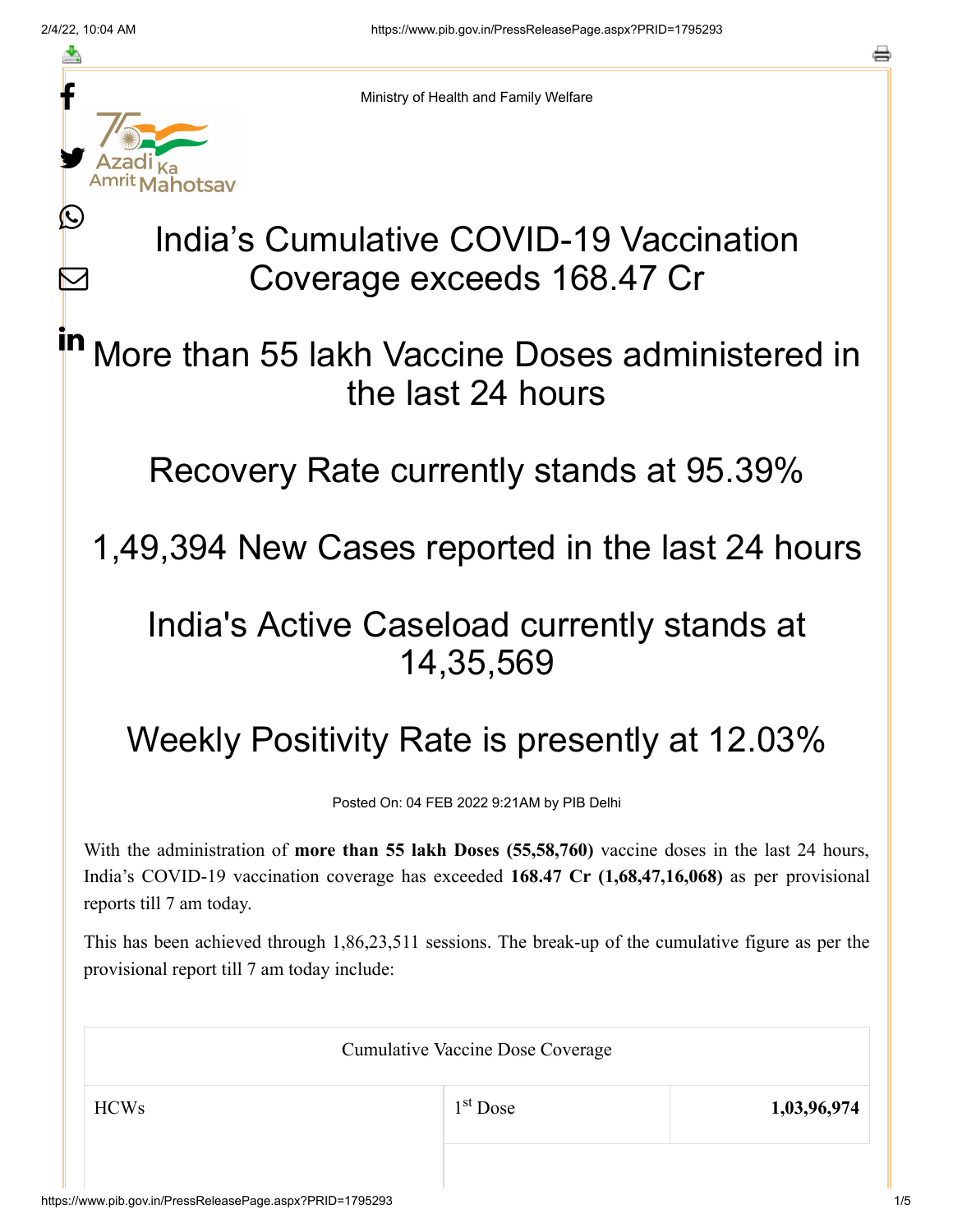| f                           | $2nd$ Dose             | 98,91,287       |
|-----------------------------|------------------------|-----------------|
|                             | <b>Precaution Dose</b> | 35,61,948       |
| <b>FLWs</b>                 | $1st$ Dose             | 1,83,99,460     |
| $\mathbf{\Omega}$           | 2 <sup>nd</sup> Dose   | 1,72,92,659     |
|                             | <b>Precaution Dose</b> | 43,99,520       |
| in<br>Age Group 15-18 years | 1 <sup>st</sup> Dose   | 4,83,47,278     |
|                             | $2nd$ Dose             | 34,90,074       |
| Age Group 18-44 years       | $1st$ Dose             | 54, 34, 74, 221 |
|                             | $2nd$ Dose             | 41,24,71,188    |
| Age Group 45-59 years       | $1st$ Dose             | 20,07,39,739    |
|                             | $2nd$ Dose             | 17,31,95,741    |
| Over 60 years               | 1 <sup>st</sup> Dose   | 12,52,01,682    |
|                             | $2nd$ Dose             | 10,79,09,796    |
|                             | <b>Precaution Dose</b> | 59,44,501       |
| <b>Precaution Dose</b>      |                        | 1,39,05,969     |
| Total                       |                        | 1,68,47,16,068  |

**2,46,674** patients have recovered in the last 24 hours and the cumulative tally of recovered patients (since the beginning of the pandemic) is now at **4,00,17,088.**

Consequently, India's recovery rate stands at **95.39%.**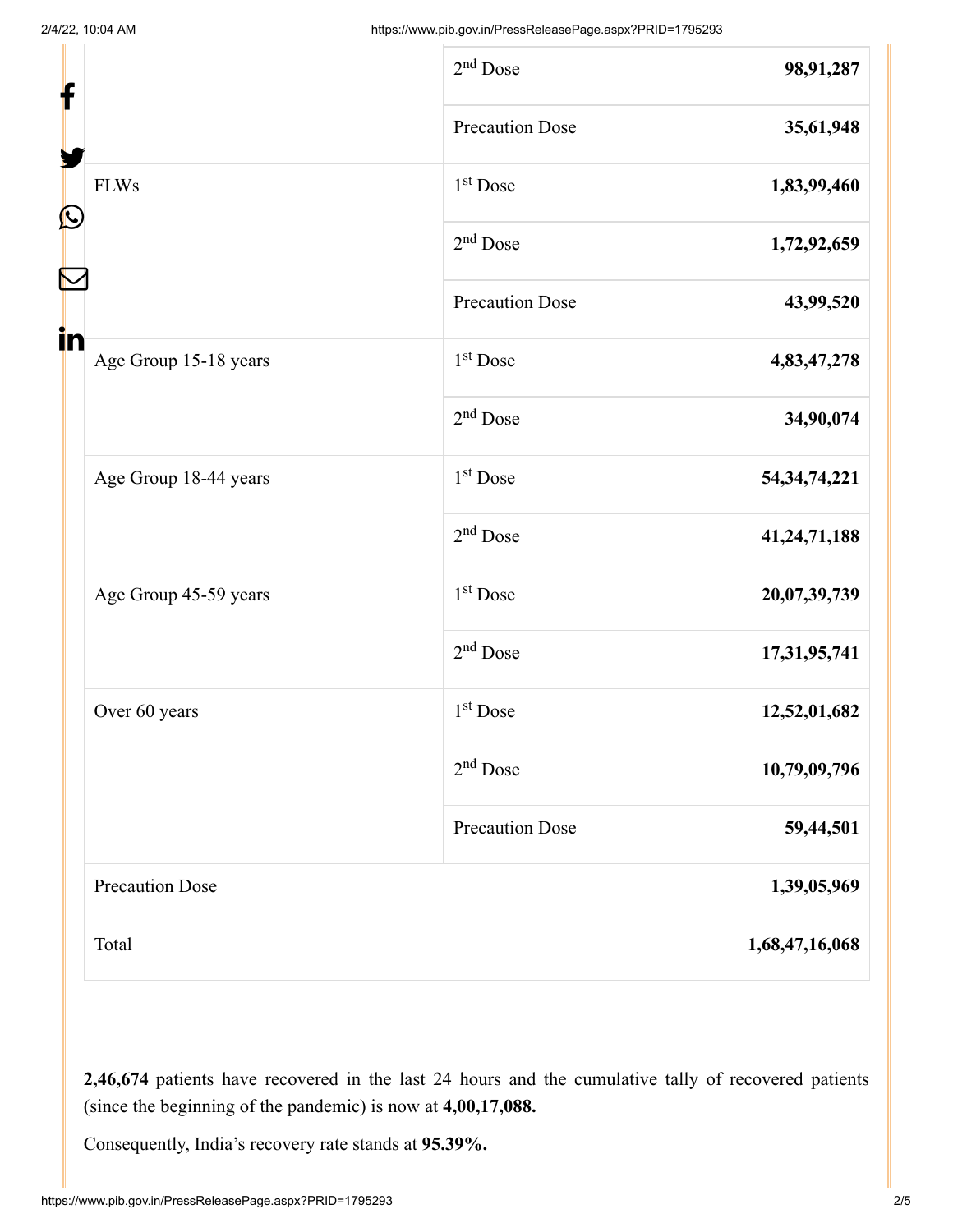2/4/22, 10:04 AM https://www.pib.gov.in/PressReleasePage.aspx?PRID=1795293



#### **1,49,394 new cases** were reported in the last 24 hours.



India's Active Caseload is presently at **14,35,569.** Active cases constitute **3.42%** of the country's total Positive Cases**.**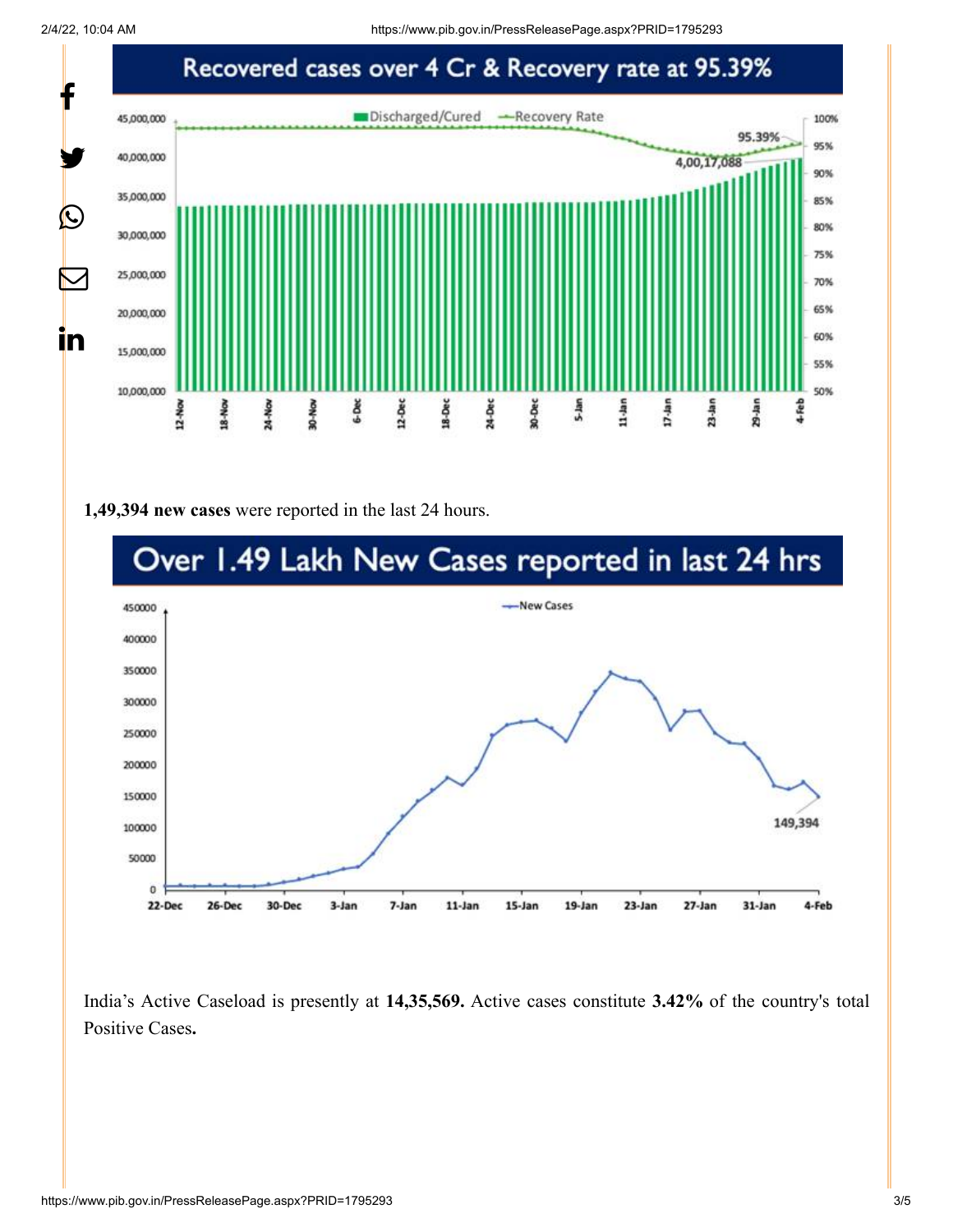2/4/22, 10:04 AM https://www.pib.gov.in/PressReleasePage.aspx?PRID=1795293



The testing capacity across the country continues to be expanded. The last 24 hours saw a total of **16,11,666** tests being conducted. India has so far conducted over **73.58 Cr (73,58,04,280**) cumulative tests.

While testing capacity has been enhanced across the country, **Weekly Positivity Rate** in the country currently **stands at 12.03%** and the **Daily Positivity rate is reported to be 9.27%.**